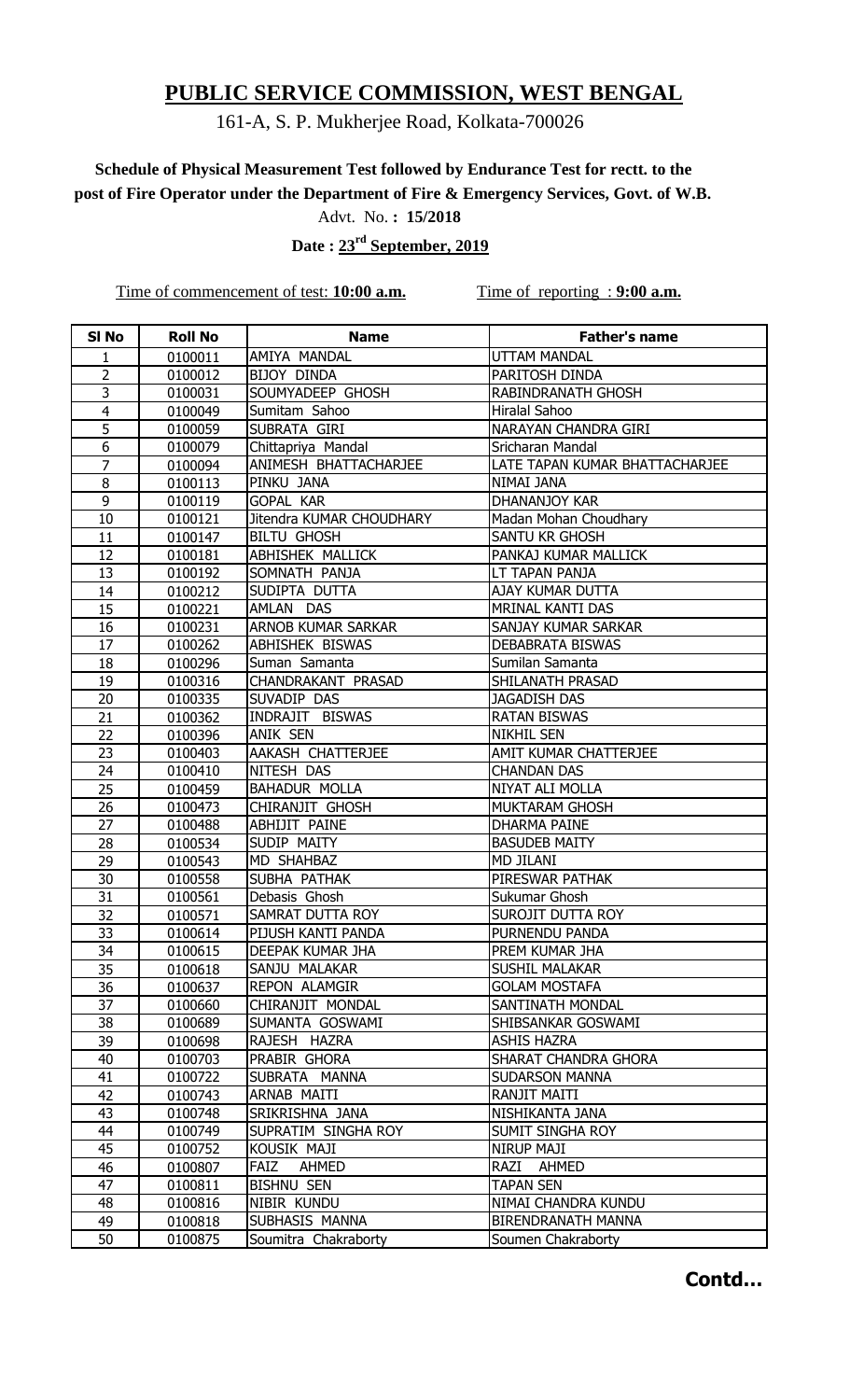# **Date : 23rd September, 2019**

### Time of commencement of test: 2:00 p.m. Time of reporting : 1:00 p.m.

| SI <sub>No</sub> | <b>Roll No</b> | <b>Name</b>              | <b>Father's name</b>       |
|------------------|----------------|--------------------------|----------------------------|
| 51               | 0100890        | RAGHUNATH SAMANTA        | <b>KARTIK SAMANTA</b>      |
| 52               | 0100906        | SOMNATH GHOSH            | <b>BIDHU BHUSAN GHOSH</b>  |
| 53               | 0100947        | SUJAN MONDAL             | <b>KARTICK MONDAL</b>      |
| 54               | 0100964        | SUPRIYA PATHAK           | PIRESWAR PATHAK            |
| 55               | 0100974        | RABIN SAHA               | <b>GANESH CHANDRA SAHA</b> |
| 56               | 0100977        | ABHIJIT SAHA             | PRADIP KUMAR SAHA          |
| 57               | 0100978        | RAHUL CHATTERJEE         | <b>GOBINDA CHATTERJEE</b>  |
| 58               | 0101008        | Argha Mukherjee          | Samir Kumar Mukherjee      |
| 59               | 0101022        | SURAJIT PATRA            | <b>SUBIMAL PATRA</b>       |
| 60               | 0101045        | <b>VISHAL PRASAD</b>     | <b>SUJIT KUMAR PRASAD</b>  |
| 61               | 0101057        | <b>TAMAL KANTI GHOSH</b> | TAPAN KUMAR GHOSH          |
| 62               | 0101080        | CHAYAN ACHARYYA          | HARI SANKAR ACHARYYA       |
| 63               | 0101095        | RITUPARNA KOLEY          | NITISH CHANDRA KOLEY       |
| 64               | 0101096        | Mayuresh Majumdar        | Kiritesh Majumdar          |
| 65               | 0101100        | SWARNAYU SAHA            | SUBHASH SAHA               |
| 66               | 0101101        | Shouvik Datta Ray        | Amalesh Datta Ray          |
| 67               | 0101104        | SUNIRBAN BAG             | <b>NABA KUMAR BAG</b>      |
| 68               | 0101145        | <b>KRISHNENDU DUTTA</b>  | <b>SUDIP DUTTA</b>         |
| 69               | 0101152        | SANJIT KIRTUNIYA         | LATE SAMBAL KIRTUNIYA      |
| 70               | 0101197        | PROTIN BANERJEE          | DHANAPATI BANERJEE         |
| 71               | 0101208        | PURANJOY DEY             | <b>BADAL DEY</b>           |
| 72               | 0101230        | TAMAL NANDI              | LATE TAPAN KUMAR NANDI     |
| 73               | 0101253        | <b>KAUSHIK DEBNATH</b>   | <b>BIMAL KUMAR DEBNATH</b> |
| 74               | 0101266        | ARINDAM CHOWDHURY        | <b>ABHIJIT CHOWDHURY</b>   |
| 75               | 0101269        | RITWIK MISRA             | ANUP KUMAR MISRA           |
| 76               | 0101272        | KOUSIK GIRI              | SUPRAVAT GIRI              |
| 77               | 0101313        | SWARNADIP DUTTA          | <b>SWARUP DUTTA</b>        |
| 78               | 0101375        | <b>DIPEN SANTRA</b>      | <b>SUMANTA SANTRA</b>      |
| 79               | 0101380        | SOURABH GOSWAMI          | MONOJ KUMAR GOSWAMI        |
| 80               | 0101396        | Akash Samanta            | Monoranjan Samanta         |

**By order of the Commission**

Nitadri Kr. Roy

 **Assistant Secretary Public Service Commission, West Bengal**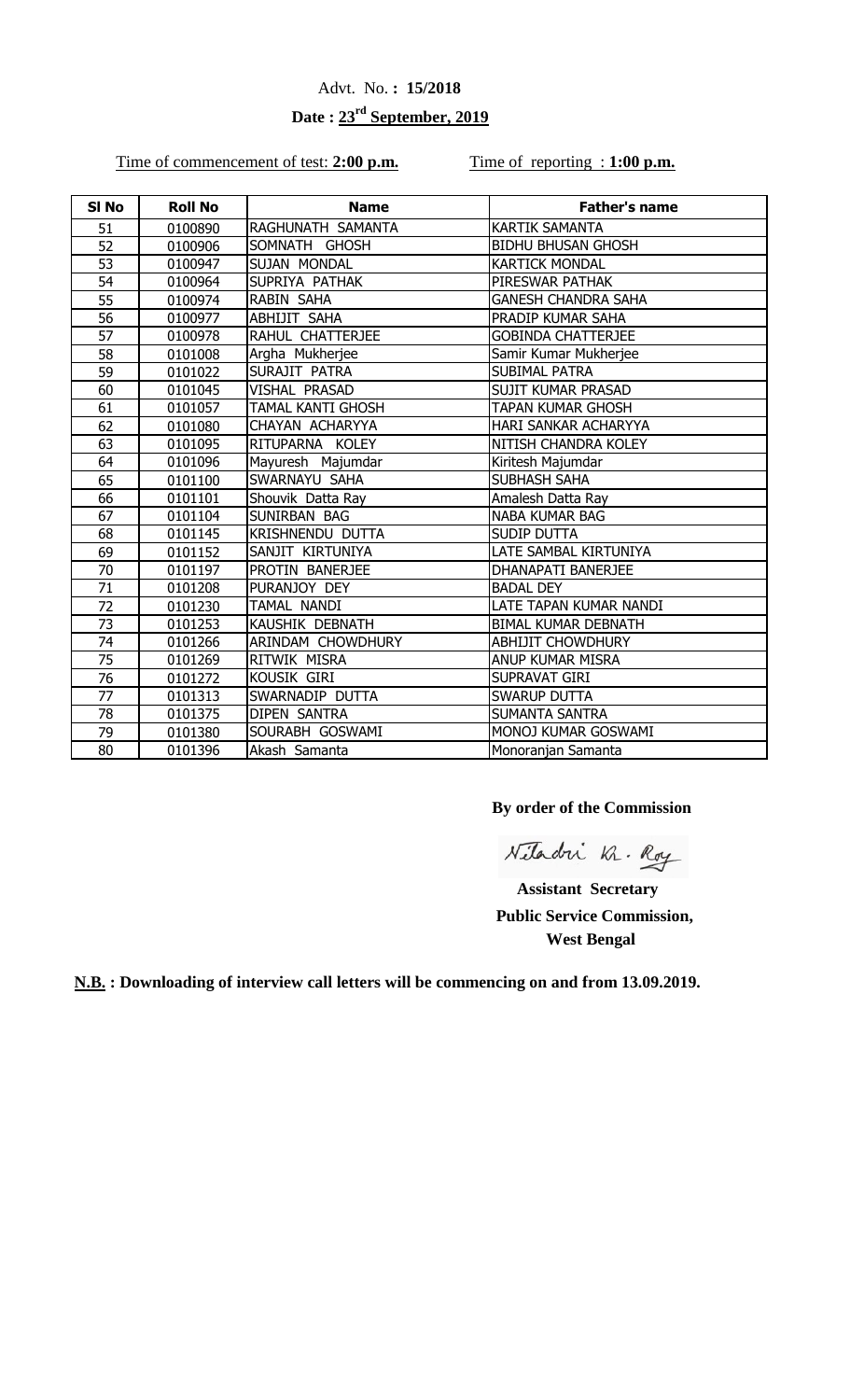## 161-A, S. P. Mukherjee Road, Kolkata-700026

# **Schedule of Physical Measurement Test followed by Endurance Test for rectt. to the post of Fire Operator under the Department of Fire & Emergency Services, Govt. of W.B.**

Advt. No. **: 15/2018**

 **Date : 24th September, 2019**

Time of commencement of test: **10:00 a.m.** Time of reporting : **9:00 a.m.** 

| SI <sub>No</sub> | <b>Roll No</b> | <b>Name</b>              | <b>Father's name</b>        |
|------------------|----------------|--------------------------|-----------------------------|
| 1                | 0101422        | SOURAV SHOME             | <b>DULAL SHOME</b>          |
| 2                | 0101448        | PRONAY POREL             | <b>KASHI NATH POREL</b>     |
| 3                | 0101456        | Arindom Mondal           | Pranab Kumar Mondal         |
| $\overline{4}$   | 0101476        | SUDIPTA SARKAR           | SIBU BHUSAN SARKAR          |
| 5                | 0101491        | Prosenjit Chakraborty    | SHIBA RANJAN CHAKRABORTY    |
| 6                | 0101515        | SOURAV MONDAL            | <b>SUDHAN MONDAL</b>        |
| $\overline{7}$   | 0101518        | Sudeshna Mandal          | Subodh Chandra Mandal       |
| 8                | 0101529        | SOUVIK DEY               | <b>BAIDYANATH DEY</b>       |
| 9                | 0101569        | SUMIT HALDER             | <b>SWAPAN HALDER</b>        |
| 10               | 0101589        | Pratyushna Ghosh         | <b>Biswajit Ghosh</b>       |
| 11               | 0101620        | Soumen Manna             | Sankar Manna                |
| 12               | 0101664        | ADITYA SHAW              | LATE RAJENDRA NATH SHAW     |
| 13               | 0101675        | <b>GOUR PALIT</b>        | SAHADEB PALIT               |
| 14               | 0101686        | SUBHADIP MUKHERJEE       | SANDIP MUKHERJEE            |
| 15               | 0101690        | DIPANKAR BASAK           | MANGAL CHANDRA BASAK        |
| 16               | 0101697        | ARIJIT SARKAR            | <b>ANIK SARKAR</b>          |
| 17               | 0101712        | <b>GOURANGA GUCHHAIT</b> | NANDADULAL GUCHHAIT         |
| 18               | 0101719        | RINTU DASADHIKARI        | NIMAICHARAN DASADHIKARI     |
| 19               | 0101733        | SOUMABRATA DHARA         | <b>ASHOK KUMAR DHARA</b>    |
| 20               | 0101773        | SUNIL MAJI               | <b>NAKUL MAJI</b>           |
| 21               | 0101774        | MIZANUR RAHAMAN MOLLICK  | JAMALUDDIN MOLLICK          |
| 22               | 0101782        | SAIFE MUNSHI             | MUNSHI NAJIM HOSSAIN        |
| 23               | 0101786        | NABARUN SEN CHOWDHURY    | SANKAR SEN CHOWDHURY        |
| 24               | 0101801        | SUBHANKAR ROY            | SANKAR KUMAR ROY            |
| 25               | 0101820        | AJOY KR GUPTA            | <b>MUNNA GUPTA</b>          |
| 26               | 0101859        | NILOY SAHA               | NIRMAL KUMAR SAHA           |
| 27               | 0101863        | Sampad Ghosh             | Uday Kumar Ghosh            |
| 28               | 0101877        | SUKHENDU SENGUPTA        | <b>ACHINTA SENGUPTA</b>     |
| 29               | 0101881        | ANIMESH CHOWDHURY        | <b>AMITAVA CHOWDHURY</b>    |
| 30               | 0101883        | Swagata Bandyopadhyay    | Dilip Kumar Bandyopadhyay   |
| 31               | 0101885        | Shouvik Duary            | Gadadhar Duary              |
| 32               | 0101927        | SABYASACHEE MUKHOPADHYAY | NABENDU BIKASH MUKHOPADHYAY |
| 33               | 0101930        | Alarko Boral             | Somnath Boral               |
| 34               | 0101952        | <b>ARIJIT DAS GUPTA</b>  | <b>BIKASH DAS GUPTA</b>     |
| 35               | 0101977        | Rahul Patra              | Pradyout Patra              |
| 36               | 0101996        | PRAVASH KUMAR JHA        | DEO NARAYAN JHA             |
| 37               | 0102034        | AJOY CHAKRABORTY         | <b>TAPAS KR CHAKRABORTY</b> |
| 38               | 0102067        | TIRTHANKAR DAS           | PABITRA KUMAR DAS           |
| 39               | 0102086        | SUBHA KUNDU              | <b>MUKUL KUNDU</b>          |
| 40               | 0102102        | TUHIN KANTI BHOWMIK      | LATE HRISHIKESH BHOWMIK     |
| 41               | 0102120        | SUBHENDU DUBEY           | <b>BAIDYANATH DUBEY</b>     |
| 42               | 0102150        | RAMKAMAL CHAKRABORTY     | BRAJA MADHAB CHAKRABORTY    |
| 43               | 102210         | RAJAT NAG                | <b>GOPAL NAG</b>            |
| 44               | 0102227        | TANMOY PAUL              | <b>ASHOK KUMAR PAUL</b>     |
| 45               | 0102254        | Ranjit Patra             | Gurupada Patra              |
| 46               | 0102282        | TUSHAR MAITI             | <b>BIBHUTI MAITI</b>        |
| 47               | 0102293        | JOYDIP BANERJEE          | DIPAK BANERJEE              |
| 48               | 0102295        | SURANJAN CHAKRABORTY     | UMAPADA CHAKRABORTY         |
| 49               | 0102297        | SAYANTAN SARKAR          | SUBRATA SARKAR              |
| 50               | 0102299        | DIP LODH                 | PRADIP CH LODH              |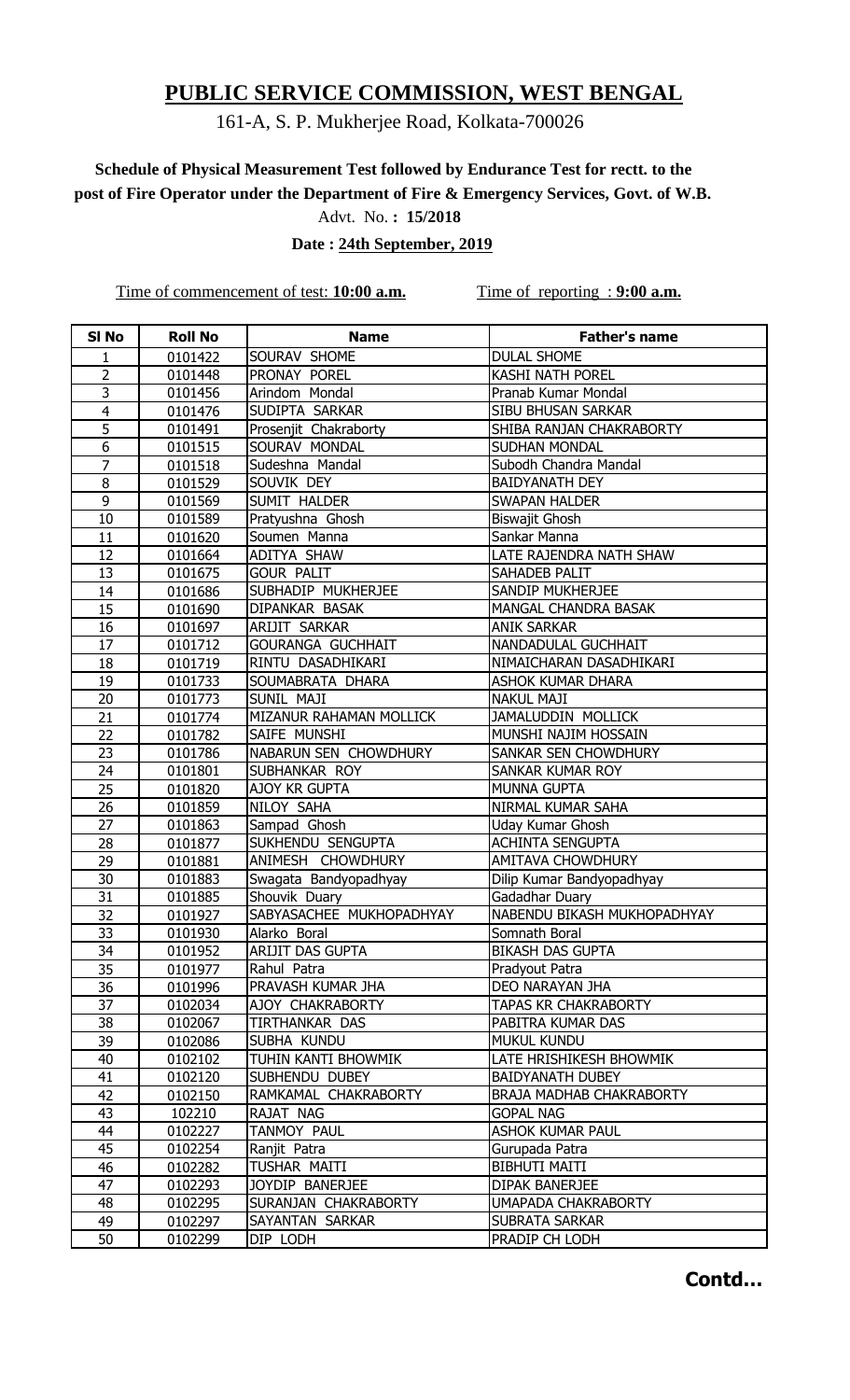### **Date : 24th September, 2019**

#### Time of commencement of test: 2:00 p.m. Time of reporting : 1:00 p.m.

| SI No | <b>Roll No</b> | <b>Name</b>            | <b>Father's name</b>        |
|-------|----------------|------------------------|-----------------------------|
| 51    | 0102301        | RUPAM CHATTERJEE       | RUPANKAR CHATTERJEE         |
| 52    | 0102311        | ARZOO DIWEDI           | <b>AWATANS DIWEDI</b>       |
| 53    | 0102394        | <b>CHANDAN KUMAR</b>   | <b>LAKHAN SAH</b>           |
| 54    | 0102426        | KAZI JAMALUDDIN        | <b>KAZI KHALIL</b>          |
| 55    | 0102458        | MANAS BHOWMIK          | <b>BRAJA MOHAN BHOWMIK</b>  |
| 56    | 0102461        | RAJU BARH              | RAKHAL CHANDRA BARH         |
| 57    | 0102467        | RITWIK DAS             | <b>ANJAN DAS</b>            |
| 58    | 0102475        | SAYAK BASAK            | <b>SWAPAN BASAK</b>         |
| 59    | 0102486        | JYOTI BISWAS           | <b>JOGESH BISWAS</b>        |
| 60    | 0102508        | Abhijit Dey            | <b>Basudev Dey</b>          |
| 61    | 0102523        | SOURAV PAL             | <b>ASOK KUMAR PAL</b>       |
| 62    | 0102535        | SOUMYAJIT MUKHERJEE    | SHYAM SUNDAR MUKHERJEE      |
| 63    | 0102548        | <b>INDRANIL PAUL</b>   | <b>KANU PAUL</b>            |
| 64    | 0102563        | SHIBASHIS CHATTERJEE   | MANGALMOY CHATTERJEE        |
| 65    | 0102608        | PUJA SHAW              | RAJ KUMAR SHAW              |
| 66    | 0102613        | SANGITA ROY CHOUDHURY  | SUBIR ROY CHOUDHURY         |
| 67    | 0102664        | PEEJUSH DE             | <b>BISWARUP DE</b>          |
| 68    | 0102669        | Srimanta Das           | Shibnath Das                |
| 69    | 0102678        | AMIT KR MAHATHA        | CHITTARANJAN MAHATHA        |
| 70    | 0102686        | SOURAV MAJI            | HRIDAY RANJAN MAJI          |
| 71    | 0102691        | RANJIT MAITI           | RAGHABENDRA MAITI           |
| 72    | 0102695        | SHOUMODIP GHOSH        | <b>ASHOK KR GHOSH</b>       |
| 73    | 0102711        | ARINDAM MUKHERJEE      | UTTAM KUMAR MUKHERJEE       |
| 74    | 0102714        | <b>GOPAL MUKHERJEE</b> | <b>JOYDEV MUKHERJEE</b>     |
| 75    | 0102733        | <b>GOUTAM DATTA</b>    | <b>BISWAJIT DATTA</b>       |
| 76    | 0102747        | Debdip Sarkar          | Dilip Kumar Sarkar          |
| 77    | 0102773        | SOMNATH MONDAL         | <b>BIJOY KRISHNA MONDAL</b> |
| 78    | 0102817        | Swarup Das             | Swapan Das                  |
| 79    | 0102838        | AMIT PARIA             | <b>KESHAB CHANDRA PARIA</b> |
| 80    | 0102848        | SAIKAT PIPLAI          | SUBHAS CHANDRA PIPLAI       |

**By order of the Commission**

Nitadri Kr. Roy

 **Assistant Secretary Public Service Commission, West Bengal**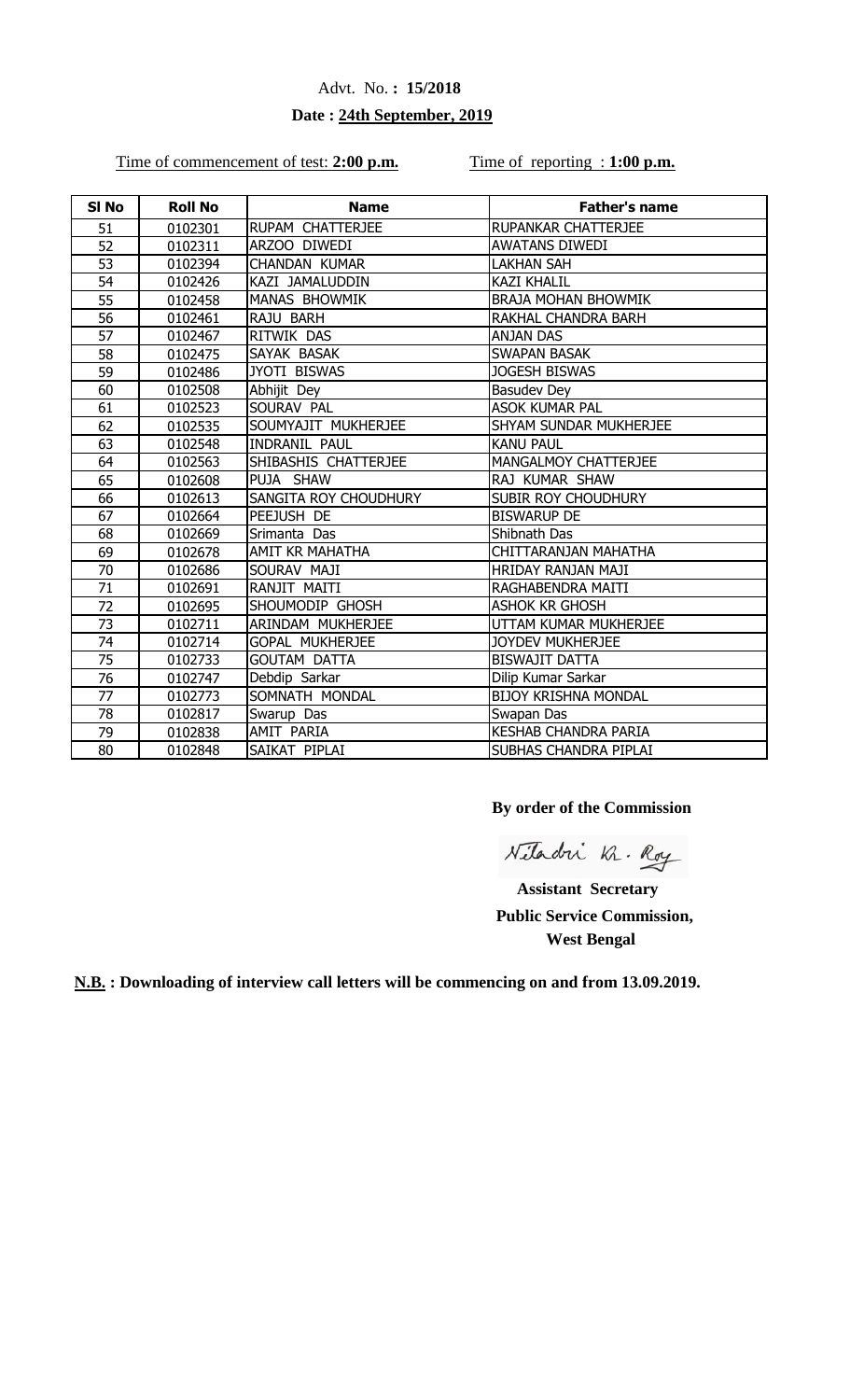## 161-A, S. P. Mukherjee Road, Kolkata-700026

# **Schedule of Physical Measurement Test followed by Endurance Test for rectt. to the post of Fire Operator under the Department of Fire & Emergency Services, Govt. of W.B.**

Advt. No. **: 15/2018**

 **Date : 25th September, 2019**

Time of commencement of test: **10:00 a.m.** Time of reporting : **9:00 a.m.** 

| SI <sub>No</sub> | <b>Roll No</b>     | <b>Name</b>                    | <b>Father's name</b>                         |
|------------------|--------------------|--------------------------------|----------------------------------------------|
| 1                | 0102876            | SUBHAM SUR                     | <b>SAMAR SUR</b>                             |
| 2                | 0102878            | SISIR DAS                      | <b>SUKCHAND DAS</b>                          |
| 3                | 0102900            | PRASUN MONDAL                  | LAXMI KANTA MONDAL                           |
| $\overline{4}$   | 0102930            | ARKAPRABHA RAY                 | SUNIL KUMAR RAY                              |
| 5                | 0102965            | <b>AKASH BHAUMIK</b>           | <b>MAHADEV BHAUMIK</b>                       |
| 6                | 0102970            | RAHUL ROY                      | <b>BABLU ROY</b>                             |
| $\overline{7}$   | 0102973            | DEBJYOTI ROY                   | <b>DEBASISH ROY</b>                          |
| 8                | 0102978            | SOURAV DAS                     | <b>DILIP DAS</b>                             |
| 9                | 0103014            | DEBJIT DAS                     | <b>BIKASH DAS</b>                            |
| 10               | 0103041            | <b>GOBINDA PATRA</b>           | <b>UTTAM PATRA</b>                           |
| 11               | 0103051            | RITTWIK BANERJEE               | MUKTI PRASAD BANERJEE                        |
| 12               | 0103060            | SUMIT DAS                      | NONIGOPAL DAS                                |
| 13               | 0103067            | ARINDOM CHAKRABORTY            | <b>AKHIL CHAKRABORTY</b>                     |
| 14               | 0103082            | SAIKAT RAY                     | <b>SRIKANTA RAY</b>                          |
| 15               | 0103093            | SUHRID KUNDU                   | <b>CHANDAN KUNDU</b>                         |
| 16               | 0103137            | MRITYUNJOY KUNDU               | <b>MADHAB KUNDU</b>                          |
| 17               | 0103138            | ARINDAM BHOWMIK                | <b>ASIM BHOWMIK</b>                          |
| 18               | 0103146            | RAHUL SHAW                     | <b>ANIL SHAW</b>                             |
| 19               | 0103156            | DUSMANTA BHATTACHARYA          | KASHINATH BHATTACHARYA                       |
| 20               | 0103172            | ABHAY KUMAR CHAURASIA          | <b>ASHOK CHAURASIA</b>                       |
| 21               | 0103180            | PRONAY ROY                     | PARIMAL ROY                                  |
| 22               | 0103193            | SAIKAT BHUKTA                  | TAPAN KUMAR BHUKTA                           |
| 23               | 0103201            | ABHIJIT DANDAPAT               | SUBHANKAR DANDAPAT                           |
| 24               | 0103219            | SANDIP SARKAR                  | <b>GURU PRASAD SARKAR</b>                    |
| 25               | 0103248            | Arijit Datta                   | Asim Kr Datta                                |
| 26               | 0103249            | ROUNAK GHOSH                   | SHYAMAL KUMAR GHOSH                          |
| 27               | 0103252            | SOUVICK JANA                   | <b>BIKASH JANA</b>                           |
| 28               | 0103293            | PROSENJIT SAMANTA              | <b>BISWAJIT SAMANTA</b>                      |
| 29               | 0103300            | SUDIPTA KOLEY                  | <b>NANDA LAL KOLEY</b>                       |
| 30               | 0103323            | SUDIP MANNA                    | <b>ABHAS MANNA</b>                           |
| 31               | 0103357            | AVISHEK GHOSH                  | <b>TAPAN KUMAR GHOSH</b>                     |
| 32               | 0103392            | PRASENJIT DAS                  | <b>DILIP DAS</b>                             |
| 33               | 0103393            | MRIGANKA SEKHAR SEAL           | <b>CHANDON KUMAR SEAL</b>                    |
| 34               | 0103413            | SUMAN BISWAS<br>Sayantan Ghosh | <b>KARTICK BISWAS</b><br>Susanta Kumar Ghosh |
| 35<br>36         | 0103448            | Kunal Sarkar                   | Ashok Sarkar                                 |
| 37               | 0103450            | SANTU POREL                    | SHAMBHUNATH POREL                            |
| 38               | 0103452<br>0103461 | SUDIP BISWAS                   | LATE SOMNATH BISWAS                          |
| 39               | 0103469            | AMIT KUMAR GHOSH               | RAMAPROSAD GHOSH                             |
| 40               | 0103483            | SAPTARSHI SAR                  | SUBRATA KUMAR SAR                            |
| 41               | 0103501            | NANDAN JANA                    | PRADIP JANA                                  |
| 42               | 0103507            | DIPAM CHOUDHURY                | DILIP KUMAR CHOUDHURY                        |
| 43               | 0103556            | BICHITRA DAS                   | <b>CHANDRA SEKHAR DAS</b>                    |
| 44               | 0103601            | SASWATA GHOSH                  | UTTAM KUMAR GHOSH                            |
| 45               | 0103622            | TANUMOY DEY                    | SWAPAN KUMAR DEY                             |
| 46               | 0103637            | MYCLE CHOWDHURY                | <b>ASHOK CHOWDHURY</b>                       |
| 47               | 0103660            | TUHIN DAS                      | PRADIP DAS                                   |
| 48               | 0103679            | PAPAI SAMANTA                  | SUKUMAR SAMANTA                              |
| 49               | 0103702            | PIYAS SAHA                     | PRANAB KUMAR SAHA                            |
| 50               | 0103708            | RAJA PRASAD                    | <b>GOPAL PRASAD</b>                          |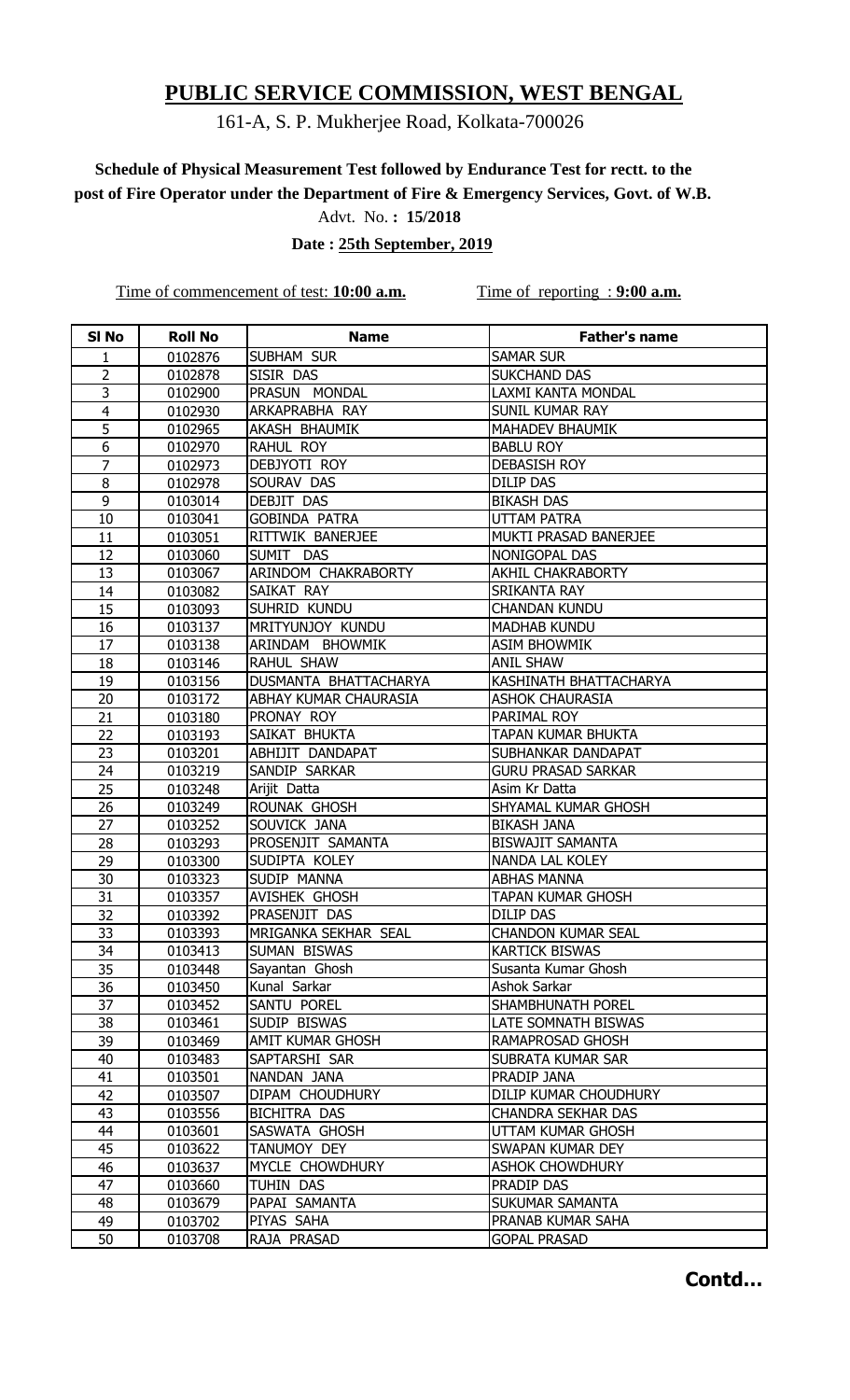### **Date : 25th September, 2019**

Time of commencement of test: 2:00 p.m. Time of reporting : 1:00 p.m.

| SI <sub>No</sub> | <b>Roll No</b> | <b>Name</b>          | <b>Father's name</b>       |
|------------------|----------------|----------------------|----------------------------|
| 51               | 0103711        | SUMAN SETH           | <b>FALGUNI SETH</b>        |
| 52               | 0103714        | SANTANU ROY          | PARTHA ROY                 |
| 53               | 0103718        | SUKALYAN DAS         | HIMANSU SEKHAR DAS         |
| 54               | 0103723        | TUHIN BHOWMICK       | KHOKAN BHOWMICK            |
| 55               | 0103744        | ABHISEK BASU         | <b>SHYAMAL BASU</b>        |
| 56               | 0103752        | Samit Sam            | Sankari Prasad Sam         |
| 57               | 0103755        | <b>ADIL SHAH</b>     | <b>SHAH ALAM</b>           |
| 58               | 0103769        | RAHUL SINGH          | <b>KALI SINGH</b>          |
| 59               | 0103775        | RANJIT GIRI          | <b>BIJOY KUMAR GIRI</b>    |
| 60               | 0103778        | Dipak CHATTERJEE     | Dilip Chatterjee           |
| 61               | 0103792        | RIMON UPADHYAY       | ANANDA UPADHYAY            |
| 62               | 0103804        | RAKESH PATRA         | PRADYOT KR PATRA           |
| 63               | 0103818        | Sourav Roy Choudhury | Prabir Kumar Roy Choudhury |
| 64               | 0103830        | <b>AMIT SAHA</b>     | <b>ARUN SAHA</b>           |
| 65               | 0103856        | SUBHANKAR PATI       | <b>BINOY KUMAR PATI</b>    |
| 66               | 0103889        | Eshita Roy           | Tarun Kanti Roy            |
| 67               | 0103897        | <b>SUJIT GHORUI</b>  | NIRMAL GHORUI              |
| 68               | 0103908        | SOMNATH DEY          | <b>TARAK NATH DEY</b>      |
| 69               | 0103944        | SOUMEN GOSWAMI       | BROJOGOPAL GOSWAMI         |
| 70               | 0103946        | SOUMYA DAS           | <b>SWAPAN DAS</b>          |
| 71               | 0103951        | AYAN MUKHERJEE       | RAM DILIP MUKHERJEE        |
| 72               | 0104017        | <b>ABHISHEK BOSE</b> | PRODIP BOSE                |
| 73               | 0104034        | SAPTARSHI DAS        | <b>SWAPAN KUMAR DAS</b>    |
| 74               | 0104042        | JOYDEEP MUKHERJEE    | LATE BIDYUT MUKHERJEE      |
| 75               | 0104063        | DEBASISH GHOSH       | PROSANTA GHOSH             |
| 76               | 0104064        | <b>ABINASH MAJI</b>  | MURARI MAJI                |
| 77               | 0104068        | Ranesh Sarkar        | Ranjit Kumar Sarkar        |
| 78               | 0104094        | Arijit Majumder      | Shekhar Majumder           |
| 79               | 0104099        | DIBYENDU JANA        | <b>SUSANTA JANA</b>        |
| 80               | 0104106        | PUSPENDU MAJI        | <b>BIPATTARAN MAJI</b>     |

**By order of the Commission**

Nitadri Kr. Roy

 **Assistant Secretary Public Service Commission, West Bengal**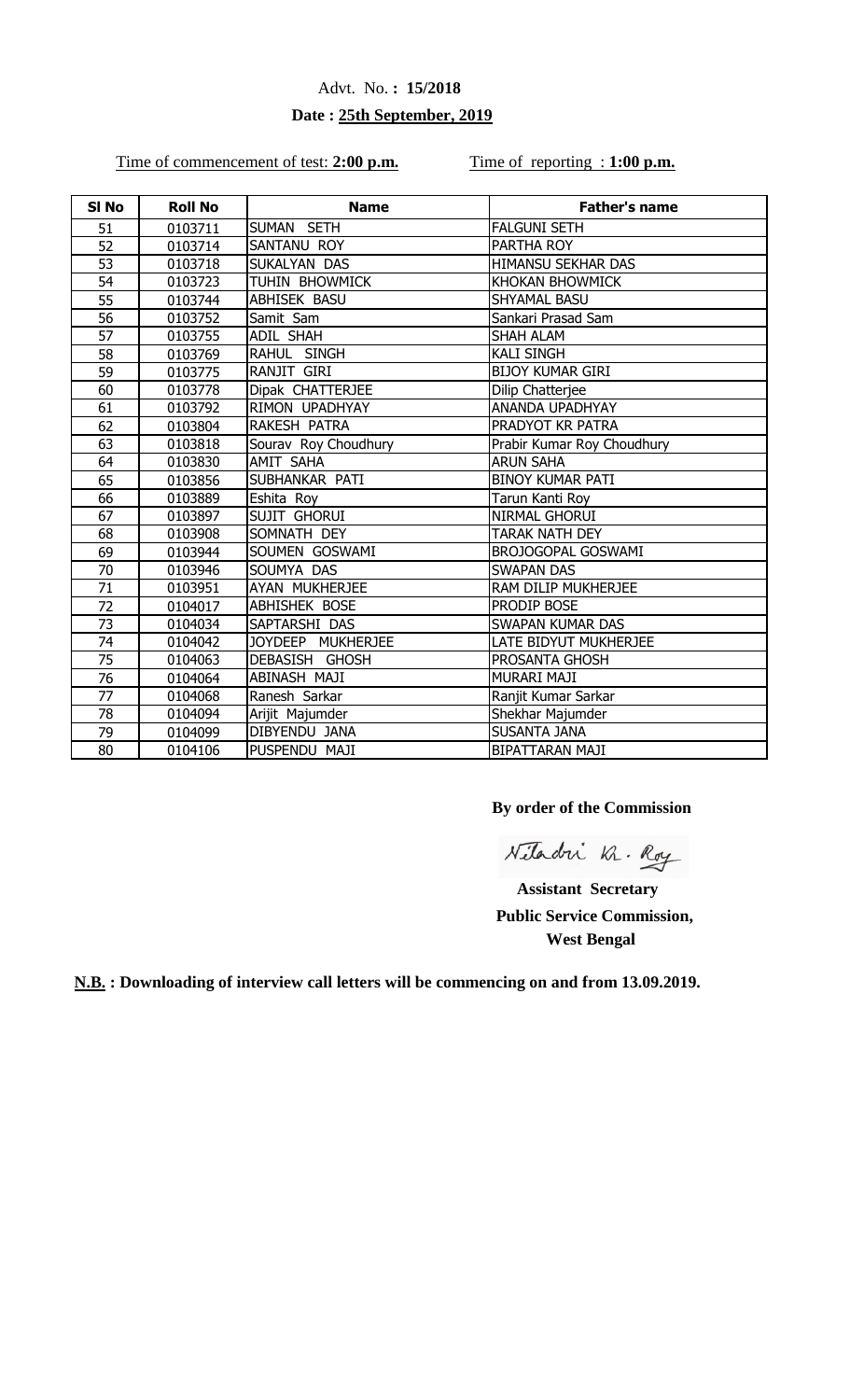## 161-A, S. P. Mukherjee Road, Kolkata-700026

# **Schedule of Physical Measurement Test followed by Endurance Test for rectt. to the post of Fire Operator under the Department of Fire & Emergency Services, Govt. of W.B.**

Advt. No. **: 15/2018**

 **Date : 26th September, 2019**

Time of commencement of test: **10:00 a.m.** Time of reporting : **9:00 a.m.** 

| SI <sub>No</sub> | <b>Roll No</b> | <b>Name</b>              | Father's name               |
|------------------|----------------|--------------------------|-----------------------------|
| $\mathbf{1}$     | 0104107        | TAOUFIK AHAMMED          | MOYNUDDIN AHAMMED           |
| 2                | 0104115        | ANIRBAN GUHA MALLICK     | ASHOKE KUMAR GUHA MALLICK   |
| 3                | 0104128        | Souresh Kumar Pradhan    | Samaresh Pradhan            |
| $\overline{4}$   | 0104131        | Purnendu Ghosh           | Shyamal Ghosh               |
| 5                | 0104140        | SUDIP SAHA               | <b>DILIP SAHA</b>           |
| 6                | 104141         | AHINDRA DAS              | <b>ASHIT KR DAS</b>         |
| $\overline{7}$   | 0104142        | ARPAN DEY                | <b>AKINCHAN DEY</b>         |
| 8                | 0104159        | Aniruddha Chatterjee     | Debdas Chatterjee           |
| 9                | 0104174        | RAMKRISHNA BHATTACHARYA  | RAJIB LOCHON BHATTACHARYA   |
| 10               | 0104182        | SUDIP GHORA              | KANAI CHARAN GHORA          |
| 11               | 0104208        | RITAM GOSWAMI            | PABITRA KINKAR GOSWAMI      |
| 12               | 0104222        | SOHOM PAUL               | <b>SUBRATA PAUL</b>         |
| 13               | 0104224        | ABIR CHATTERJEE          | <b>MANIK CHATTERJEE</b>     |
| 14               | 0104265        | <b>ANUP MONDAL</b>       | RAGHUNATH MONDAL            |
| 15               | 0104291        | RAHUL ROY                | <b>TAPAS ROY</b>            |
| 16               | 0104294        | Subhajit Mandal          | Nikhil Kumar Mandal         |
| 17               | 0104357        | <b>KRISHNENDU SANTRA</b> | NARENDRANATH SANTRA         |
| 18               | 0104360        | KUSHAL PAL               | <b>NEMAI PAL</b>            |
| 19               | 0104369        | ARKENDU BHATTACHARYA     | ALOKENDRA NATH BHATTACHARYA |
| 20               | 0104385        | Sumit Bag                | Swapan Bag                  |
| 21               | 0104400        | Biplab Mondal            | Sakshigopal Mondal          |
| 22               | 0104411        | MD ZAFAR IMAM            | MD IMAMUDDIN                |
| 23               | 0104447        | ARNAB MANNA              | <b>ALOK MANNA</b>           |
| 24               | 0104450        | RANA SETH                | SUBRATA KUMAR SETH          |
| 25               | 0104463        | SRIMANTA DAS             | <b>RAJKUMAR DAS</b>         |
| 26               | 0104477        | SURAJ DEB                | LATE SAJAL KUMAR DEB        |
| 27               | 0104493        | ARNAB UPADHAYAY          | PARIMAL UPADHAYAY           |
| 28               | 0104504        | TAPAS DAS                | <b>KANAILAL DAS</b>         |
| 29               | 0104506        | SWARABITAN BISWAS        | SHIBAPROSAD BISWAS          |
| 30               | 0104517        | SOURAV CHAKRABORTY       | SANKAR NATH CHAKRABORTY     |
| 31               | 0104525        | Subarno Dey              | Amalendu Dey                |
| 32               | 0104540        | PARTHA SARATHI MANDAL    | SADANANDA MANDAL            |
| 33               | 0104563        | SABYASACHI MODAK         | <b>SISIR MODAK</b>          |
| 34               | 0104584        | SUMANTA SINGHA CHOWDHURY | PASUPATI SINGHA CHOWDHURY   |
| 35               | 0104588        | MD ABU BAKAR             | <b>MD NESARUL</b>           |
| 36               | 0104602        | ARINDAM PAUL             | <b>AVIJIT KUMAR PAUL</b>    |
| 37               | 0104642        | SUJOY MUKHERJEE          | SMARAJIT MUKHERJEE          |
| 38               | 0104656        | MOBARAK SEIKH            | SAR KAT SEIKH               |
| 39               | 0104659        | SANJAY MANNA             | <b>JAGANNATH MANNA</b>      |
| 40               | 0104660        | Suman Kumar Singha       | Nihar Ranjan Singha         |
| 41               | 0104667        | SAYF ALAM                | <b>MD NASIM</b>             |
| 42               | 0104700        | SOMNATH CHAKRABORTY      | PARESHNATH CHAKRABORTY      |
| 43               | 0104709        | ARNAB BHOWMICK           | PRANTOSH BHOWMICK           |
| 44               | 0104742        | ARGHYA BHOWMIK           | SAMIR KUMAR BHOWMIK         |
| 45               | 0104771        | ARUP SARKAR              | <b>ASIT SARKAR</b>          |
| 46               | 0104775        | SUMIT SARKAR             | <b>ASHIM SARKAR</b>         |
| 47               | 0104802        | SHYAMSUNDAR DEBNATH      | SWAPAN DEBNATH              |
| 48               | 0104818        | ABHIJIT MONDAL           | AKHIL BONDHU MONDAL         |
| 49               | 0104837        | JOYDEEP DAS              | SHYAMAL KUMAR DAS           |
| 50               | 0104839        | Souvik Dutta             | Goutam Dutta                |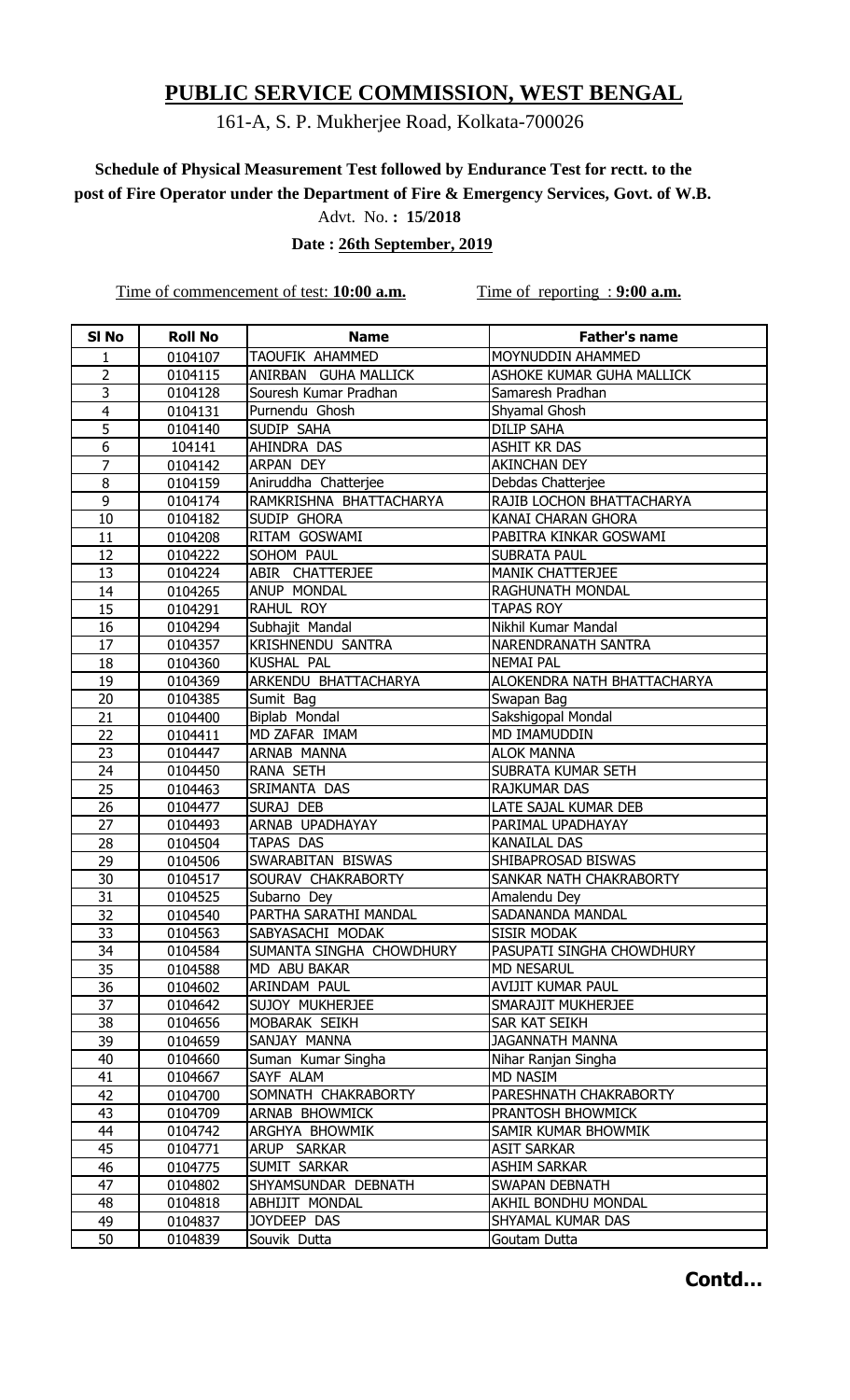### **Date : 26th September, 2019**

#### Time of commencement of test: 2:00 p.m. Time of reporting : 1:00 p.m.

| SI <sub>No</sub> | <b>Roll No</b> | <b>Name</b>               | <b>Father's name</b>       |
|------------------|----------------|---------------------------|----------------------------|
| 51               | 0104844        | <b>RAHUL GHOSH</b>        | <b>BIKASH GHOSH</b>        |
| 52               | 0104879        | SUSANTA CHATTERJEE        | <b>SASTI CHATTERJEE</b>    |
| 53               | 0104886        | <b>RAJIB KUMAR PATI</b>   | <b>GOURI SANKAR PATI</b>   |
| 54               | 0104895        | ARINDAM BISWAS            | <b>GOBINDA BISWAS</b>      |
| 55               | 0104900        | <b>KALYAN BISWAS</b>      | <b>KARTICK BISWAS</b>      |
| 56               | 0104902        | Pranay Kuila              | <b>NETAI KUILA</b>         |
| 57               | 0104928        | <b>UDAY SANKAR BISWAS</b> | LATE BIRENDRA NATH BISWAS  |
| 58               | 0104934        | Suman Das                 | Anup Kumar Das             |
| 59               | 0104936        | SHERFUL SK                | <b>SUKU SK</b>             |
| 60               | 0105005        | SOUVIK GHOSH              | <b>MRITYUNJOY GHOSH</b>    |
| 61               | 0105009        | SANDIP CHANDRA            | <b>BABLU CHANDRA</b>       |
| 62               | 0105017        | MILAN KUMAR PRADHAN       | <b>MANORANJAN PRADHAN</b>  |
| 63               | 0105019        | <b>SUMAN BISWAS</b>       | <b>BIKASH BISWAS</b>       |
| 64               | 0105022        | MANOJ DEY                 | <b>MANIK DEY</b>           |
| 65               | 0105038        | KOUSHIK CHATTERJEE        | RABINDRANATH CHATTERJEE    |
| 66               | 0105039        | PUSPENDU GOSWAMI          | DILIP KUMAR GOSWAMI        |
| 67               | 0105041        | <b>RONY DAS</b>           | <b>NETAI DAS</b>           |
| 68               | 0105046        | Rahul Roy                 | Ram Roy                    |
| 69               | 0105053        | RAJESWARI GHOSH           | <b>JAYJEET GHOSH</b>       |
| 70               | 0105091        | ATANDRA SENGUPTA          | ASHOKE BHUSAN SENGUPTA     |
| 71               | 0105100        | DEBRAJ CHATTERJEE         | DEBASHIS CHATTERJEE        |
| 72               | 0105102        | SUBHAJIT METIA            | <b>SUSANTA METIA</b>       |
| 73               | 0200016        | SHAMIK ROY CHOWDHURY      | MANABESH ROY CHOWDHURY     |
| 74               | 0200097        | SUROJIT GHOSH             | <b>ANIL GHOSH</b>          |
| 75               | 0200198        | SWARNENDU SAHA            | <b>KRISHNENDU SAHA</b>     |
| 76               | 0200229        | TANUMOY ROY               | <b>ASIT KUMAR ROY</b>      |
| 77               | 0200232        | SOUMYADITYA GHOSH         | PRADYUT KUMAR GHOSH        |
| 78               | 0200260        | Indranil Ray              | Himadri Kumar Ray          |
| 79               | 0200265        | SUBHENDU MALLICK          | <b>TAPAN KUMAR MALLICK</b> |
| 80               | 0200281        | PRASUN ROY CHOWDHURY      | PRABAL KUMAR ROY CHOWDHURY |

**By order of the Commission**

Nitadri Kr. Roy

 **Assistant Secretary Public Service Commission, West Bengal**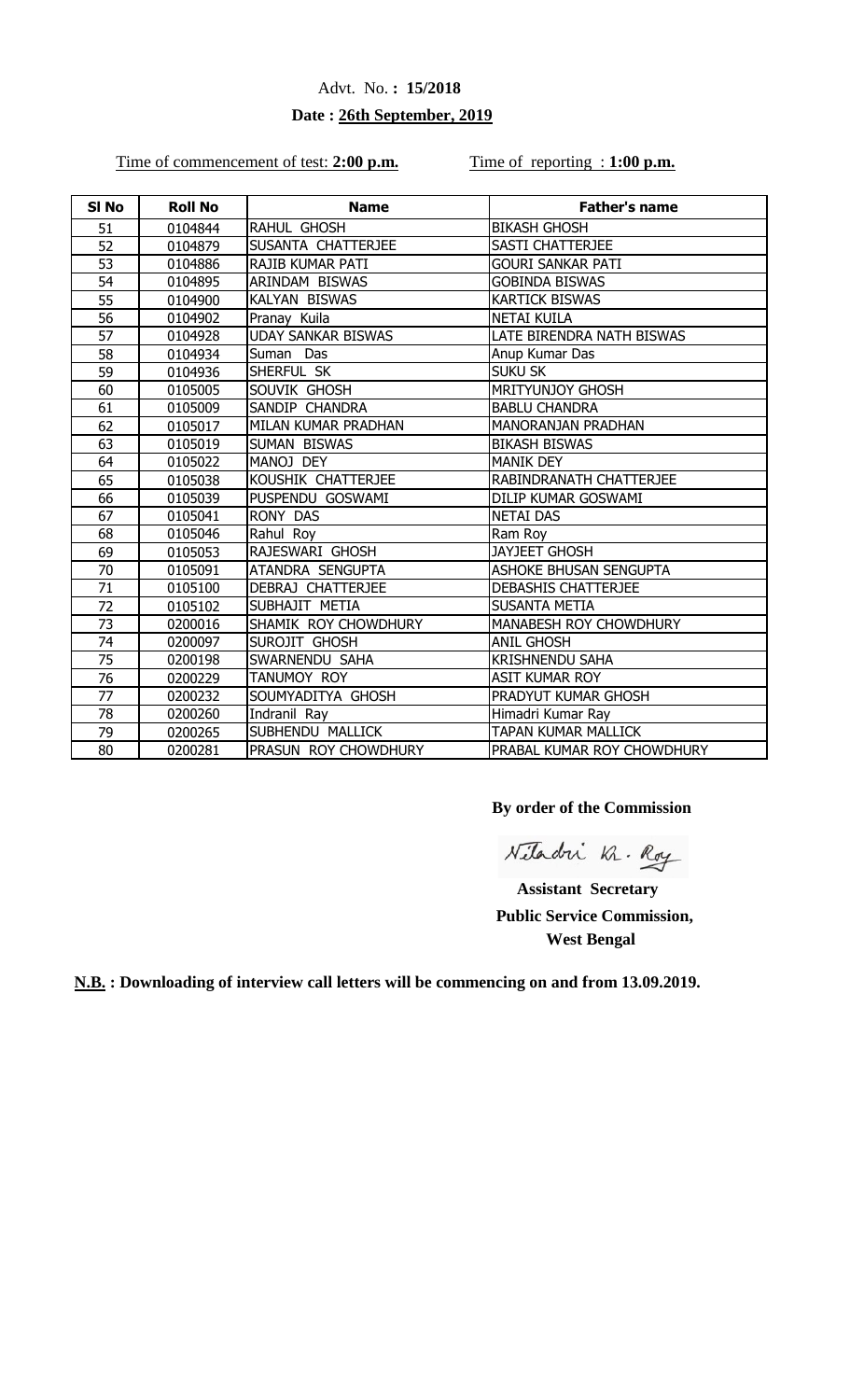## 161-A, S. P. Mukherjee Road, Kolkata-700026

# **Schedule of Physical Measurement Test followed by Endurance Test for rectt. to the post of Fire Operator under the Department of Fire & Emergency Services, Govt. of W.B.**

Advt. No. **: 15/2018**

 **Date : 27th September, 2019**

Time of commencement of test: **10:00 a.m.** Time of reporting : **9:00 a.m.** 

| SI <sub>No</sub> | <b>Roll No</b> | <b>Name</b>             | <b>Father's name</b>           |
|------------------|----------------|-------------------------|--------------------------------|
| 1                | 0200365        | ROMARIO DAS             | <b>JOYDEV DAS</b>              |
| 2                | 0200372        | SHUBHARUP CHATTOPADHYAY | ASHOKE KR CHATTOPADHYAY        |
| 3                | 0200388        | SUVAYAN SAMANTA         | <b>ASIT KUMAR SAMANTA</b>      |
| 4                | 0200480        | <b>SUMON MANNA</b>      | PRABIR MANNA                   |
| 5                | 0200484        | ARUNODAY MONDAL         | LATE GUNADHAR MONDAL           |
| 6                | 0200521        | RISHAB MUKHERJEE        | UTTAM MUKHERJEE                |
| $\overline{7}$   | 0200529        | HIMADRI BISWAS          | <b>GANESH BISWAS</b>           |
| 8                | 0200543        | SOUMEN PURKAIT          | <b>SAROJ PURKAIT</b>           |
| 9                | 0200550        | SANDIPAN CHAKRABORTY    | <b>BIMAL KUMAR CHAKRABORTY</b> |
| 10               | 0200594        | ABHIJIT ROY             | <b>ASHOK ROY</b>               |
| 11               | 0200607        | PRATUL DUTTA            | UTTAM KUMAR DUTTA              |
| 12               | 0200634        | Satadru Ganguly         | Sovendu Ganguly                |
| 13               | 0200661        | DEEP GHOSH              | <b>GOUTAM GHOSH</b>            |
| 14               | 0200698        | Dipanjan Routh          | Subhas Chandra Routh           |
| 15               | 0200715        | Samarjeet Goswami       | Shyamal Goswami                |
| 16               | 0200732        | <b>ABHIJIT BANERJEE</b> | SRIKANTA BANERJEE              |
| 17               | 0200756        | Richa Singh             | Ram Ashray Singh               |
| 18               | 0200785        | DIBYENDU DAS            | <b>DILIP DAS</b>               |
| 19               | 0200796        | Ayan Kayal              | Manas Kumar Kayal              |
| 20               | 0200799        | PROKASH DHARA           | <b>ASHOKE DHARA</b>            |
| 21               | 0200829        | <b>MD ASIF EKBAL</b>    | MD JAMALUDDIN SK               |
| 22               | 0200865        | <b>JEET BISWAS</b>      | <b>ABANI BISWAS</b>            |
| 23               | 0200941        | Kallol Chowdhury        | Tapas Kumar Chowdhury          |
| 24               | 0200961        | SATTWICK SINGHA ROY     | DURGARAM SINGHA ROY            |
| 25               | 0201099        | PRATAP CHAKRABORTY      | DEBABRATA CHAKRABORTY          |
| 26               | 0201107        | SHEKHAR JHA             | <b>OMPRAKASH JHA</b>           |
| 27               | 0201110        | SAMRAT SARKAR           | <b>SUBIR SARKAR</b>            |
| 28               | 0201145        | SOUGATA SARKAR          | <b>SUVACHAND SARKAR</b>        |
| 29               | 0201146        | SOUVIK DUTTA            | HIMANGSHU DUTTA                |
| 30               | 0201158        | SAMRAT GON              | <b>KRIPASINDHU GON</b>         |
| 31               | 0201160        | Sumit Sen               | Nishikanta Sen                 |
| $\overline{32}$  | 0201214        | SHAMEEK BHATTACHARYA    | LATE MANAS RANJAN BHATTACHARYA |
| 33               | 0201217        | SOUMYADEEP ROY          | LATE PANKAJ ROY                |
| 34               | 0201219        | UTTAM BERA              | <b>GAGAN BERA</b>              |
| 35               | 0201247        | RUPALI DUTTA            | <b>DEBASHISH DUTTA</b>         |
| 36               | 0201274        | Aishik Kolay            | Arun Kolay                     |
| 37               | 0201289        | AYAN GUIN               | LATE NEPAL GUIN                |
| 38               | 0201294        | Shubhankar Kundu        | Kalyan Kumar Kundu             |
| 39               | 0201312        | ARNAB CHATTERJEE        | <b>AMAL CHATTERJEE</b>         |
| 40               | 0201464        | SUMANTA MAITY           | NABA KUMAR MAITY               |
| 41               | 0201470        | RANJAN HALDER           | <b>RUBEN HALDER</b>            |
| 42               | 0201478        | SABYASACHI GHOSH        | <b>UDAY CHAND GHOSH</b>        |
| 43               | 0201485        | SATYAJIT SINGHA         | DILIP KUMAR SINGHA             |
| 44               | 0201504        | ABHISEK BHANDARI        | <b>SUNIL BHANDARI</b>          |
| 45               | 0201506        | INDRAJIT DAS            | <b>SISIR DAS</b>               |
| 46               | 0201540        | Soham Paria             | Ranjit Kumar Paria             |
| 47               | 0201547        | Manoj Seal              | Swapan Kumar Seal              |
| 48               | 0201596        | Kaustabh Ghosh          | Abhijit Ghosh                  |
| 49               | 0201606        | Purnendu Pal            | Lab Chandra Pal                |
| 50               | 0201640        | RAJES DUTTA             | MADHAB CHANDRA DUTTA           |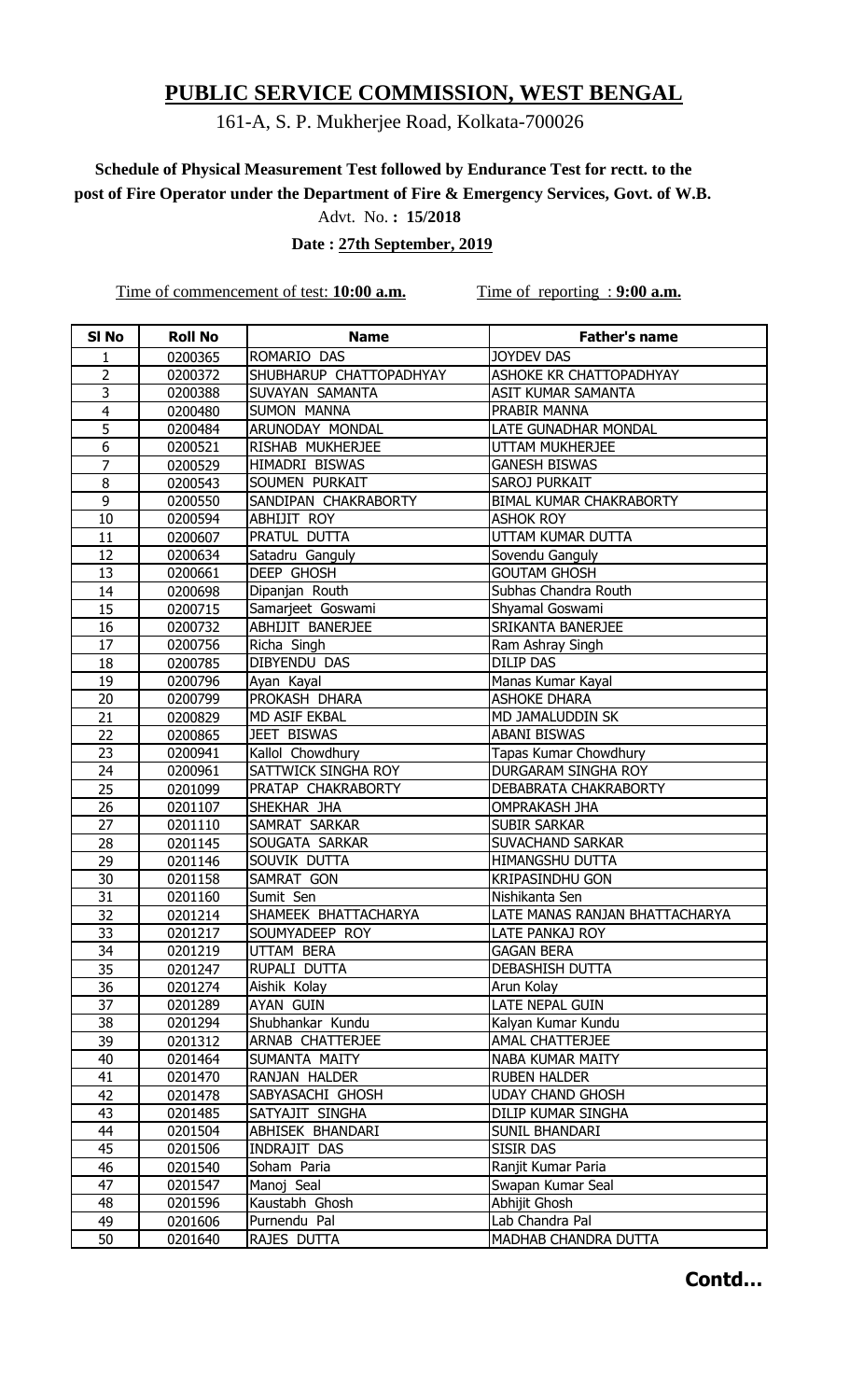### **Date : 27th September, 2019**

#### Time of commencement of test: 2:00 p.m. Time of reporting : 1:00 p.m.

| SI No | <b>Roll No</b> | <b>Name</b>               | <b>Father's name</b>       |
|-------|----------------|---------------------------|----------------------------|
| 51    | 0201652        | SUBHASH KUMAR SHAW        | LATE SRELAL SHAW           |
| 52    | 0201663        | RAJESH MONDAL             | <b>NABIN MONDAL</b>        |
| 53    | 0201667        | MRINAL KANTI MONDAL       | <b>TAPAS MONDAL</b>        |
| 54    | 0201672        | AJIJUL PIR                | <b>NAZRUL HAK PIR</b>      |
| 55    | 0201681        | PINTU CHAKRABORTY         | <b>BIMAL CHAKRABORTY</b>   |
| 56    | 0201704        | SOUMYAJIT BHATTACHARJEE   | ANUPAM BHATTACHARJEE       |
| 57    | 0201754        | Dibyendu Das Baidya       | Anil Das Baidya            |
| 58    | 0201768        | SUMAN CHAKRABORTY         | <b>SUNIL CHAKRABORTY</b>   |
| 59    | 0201785        | RAHAMAN FAZLE ELAHI       | SAFIUR RAHAMAN             |
| 60    | 0201793        | KANAK MANIK               | <b>ALOK MANIK</b>          |
| 61    | 0201825        | TANMOY MAJI               | <b>TAPAS MAJI</b>          |
| 62    | 0201829        | <b>MILAN BISWAS</b>       | <b>UPANANDA BISWAS</b>     |
| 63    | 0201831        | AMIT KUMAR JANA           | SATRUGHNA JANA             |
| 64    | 0201898        | SANTANU DUTTA             | SWAPAN CHANDRA DUTTA       |
| 65    | 0201925        | SUSHOVAN MONDAL           | PURANJOY MONDAL            |
| 66    | 0201927        | SOURAV DHAR               | TARAK DHAR                 |
| 67    | 0201932        | SOURAV PAUL               | <b>KAMAL PAUL</b>          |
| 68    | 0201966        | ARUNANGSHU CHAKRABORTY    | <b>TAPAS CHAKRABORTY</b>   |
| 69    | 0201967        | SOUMYAK BISWAS            | <b>SAMAR RANJAN BISWAS</b> |
| 70    | 0201975        | SANDIP KUMAR JANA         | SUDARSHAN JANA             |
| 71    | 0202042        | DEBABRATA MANNA           | <b>SANKAR MANNA</b>        |
| 72    | 0202043        | ARKADIPTA KARMAKAR        | <b>AMAL KARMAKAR</b>       |
| 73    | 0202053        | <b>GOPAL GHOSH</b>        | <b>DIPAK GHOSH</b>         |
| 74    | 0202083        | PARTHA MONDAL             | <b>SATYA MONDAL</b>        |
| 75    | 0202090        | <b>RABI SANKAR PATRA</b>  | <b>JOYDEB PATRA</b>        |
| 76    | 0202168        | UTSAB MONDAL              | SISIR KUMAR MONDAL         |
| 77    | 0202180        | SANTANU ROY               | DILIP KUMAR ROY            |
| 78    | 0202189        | ASHIS BURAI               | AJIT KUMAR BURAI           |
| 79    | 0202199        | <b>BISWARUP SENGUPTA</b>  | <b>BHASKAR SENGUPTA</b>    |
| 80    | 0202221        | <b>BINAY KUMAR MISHRA</b> | LAKHI NARAYAN MISHRA       |

**By order of the Commission**

Nitadri Kr. Roy

 **Assistant Secretary Public Service Commission, West Bengal**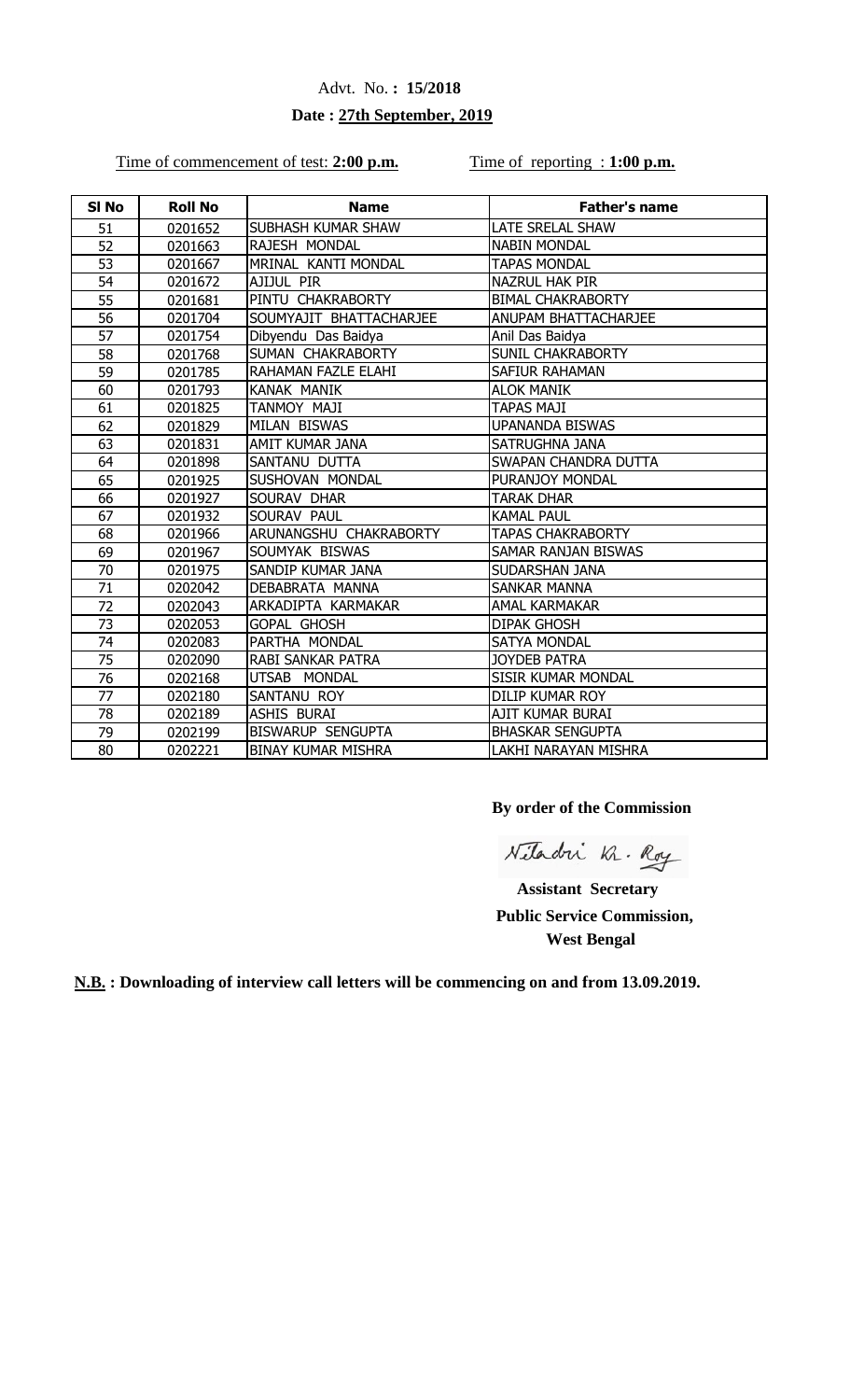## 161-A, S. P. Mukherjee Road, Kolkata-700026

# **Schedule of Physical Measurement Test followed by Endurance Test for rectt. to the post of Fire Operator under the Department of Fire & Emergency Services, Govt. of W.B.**

Advt. No. **: 15/2018**

 **Date : 30th September, 2019**

Time of commencement of test: **10:00 a.m.** Time of reporting : **9:00 a.m.** 

| SI <sub>No</sub> | <b>Roll No</b> | <b>Name</b>            | <b>Father's name</b>         |
|------------------|----------------|------------------------|------------------------------|
| 1                | 0202252        | APURBA CHATTERJEE      | ARUP KUMAR CHATTERJEE        |
| 2                | 0202263        | ANGSHUMAN PRAHARAJ     | MRIGANKA PRAHARAJ            |
| $\overline{3}$   | 0202273        | SAIBAL DEY             | <b>BABLU DEY</b>             |
| $\overline{4}$   | 0202279        | SUMAN ROY              | <b>SUKANTA ROY</b>           |
| $\overline{5}$   | 0202315        | RAHUL MANDAL           | <b>GAUTAM KUMAR MANDAL</b>   |
| 6                | 0202321        | Siladitya Roy          | Silaj Kumar Roy              |
| $\overline{7}$   | 0202411        | SOUVIK DEY             | ASIS DEY                     |
| 8                | 0202437        | SAYANTAN DATTA         | <b>RATAN DATTA</b>           |
| 9                | 0202478        | Saikat Das             | Ashis Das                    |
| 10               | 0202495        | Sushovan Dolui         | Bijan Kumar Dolui            |
| 11               | 0202512        | Mainak MONDAL          | Gour Chandra Mondal          |
| 12               | 0202515        | SAGAR PROSAD           | <b>DINESH PROSAD</b>         |
| 13               | 0202517        | <b>JEET GHOSH</b>      | <b>GOUTAM GHOSH</b>          |
| 14               | 0202618        | Sk Mosibur Rahaman     | Sk Attar Ali                 |
| 15               | 0202630        | SUBHANKAR MUKHERJEE    | Late GANESH PROSAD MUKHERJEE |
| 16               | 0202664        | <b>KRISHANU GHOSH</b>  | SHYAMAL KUMAR GHOSH          |
| 17               | 0202674        | AYAN SAMANTA           | <b>BISWANATH SAMANTA</b>     |
| 18               | 0202702        | MANISH KUMAR           | PRADEEP KUMAR                |
| 19               | 0202715        | CHIRANJIT NANDI        | RABINDRANATH NANDI           |
| 20               | 0202744        | ANIMESH CHAKRABORTY    | PARITOSH CHAKRABORTY         |
| 21               | 0202745        | Ramen Bag              | Muktaram Bag                 |
| 22               | 0202754        | Debarun Chakraborty    | Arun Chakraborty             |
| 23               | 0202780        | PARTHA PRATIM MONDOL   | NIRANJON MONDOL              |
| 24               | 0202797        | SOUDIP GIRI            | RAMSANKAR GIRI               |
| 25               | 0202811        | <b>MD SAWKAT ALI</b>   | MD EUNUSH ALI                |
| 26               | 0202812        | SUBHADEEP CHAKRABORTY  | DILIP KUMAR CHAKRABORTY      |
| 27               | 0202945        | <b>JAYANTA DAS</b>     | RAJENDRA NATH DAS            |
| 28               | 0202950        | Piangshuk Mukherjee    | Kallol Mukherjee             |
| 29               | 0202956        | Atanu Dey              | Haripada Dey                 |
| 30               | 0203039        | PRASENJIT MAITY        | <b>DILIP MAITY</b>           |
| 31               | 0203073        | SOURAV HALDER          | <b>HIMANSHU HALDER</b>       |
| $\overline{32}$  | 0203094        | BISWAJIT PRADHAN       | <b>UTTAM PRADHAN</b>         |
| 33               | 0203096        | TULIREKHA KAR          | <b>SUKUMAR KAR</b>           |
| 34               | 0203115        | ARUNABHA DALAPATI      | ASRUMOHAN DALAPATI           |
| 35               | 0203183        | Tuhin Subhro Adhikary  | Late Manabendra Adhikary     |
| 36               | 0203190        | Rakesh Biswas          | Rabindranath Biswas          |
| 37               | 0203222        | Manoranjan Payra       | Jaharlal Payra               |
| 38               | 0203224        | TRIDIB HALDER          | JOYDEB HALDER                |
| 39               | 0203263        | SANU DAS               | SUJIT KUMAR DAS              |
| 40               | 0203299        | JAYANTA KARMAKAR       | SITESH KARMAKAR              |
| 41               | 0203323        | SOUVICK BOSE           | SHYAMAL BOSE                 |
| 42               | 0203347        | KUSHAL GHOSH           | <b>KAMAL GHOSH</b>           |
| 43               | 0203349        | AMIT KUMAR NEMO        | <b>GOUTAM NEMO</b>           |
| 44               | 0203352        | AYON GHOSH             | <b>ASIT BARAN GHOSH</b>      |
| 45               | 0203365        | SAUVIK SARKAR          | <b>SURAJIT SARKAR</b>        |
| 46               | 0203374        | Somshubhra Chakraborty | Subrata Chakraborty          |
| 47               | 0203388        | Chayan Kanti Dev       | Utpal Kanti Dev              |
| 48               | 0203479        | KRISHNENDU GIRI        | <b>KESHAB CHANDRA GIRI</b>   |
| 49               | 0203480        | BITTU BAG              | KASHINATH BAG                |
| 50               | 0203497        | TONAY KANTHAL          | SRISTIDHAR KANTHAL           |